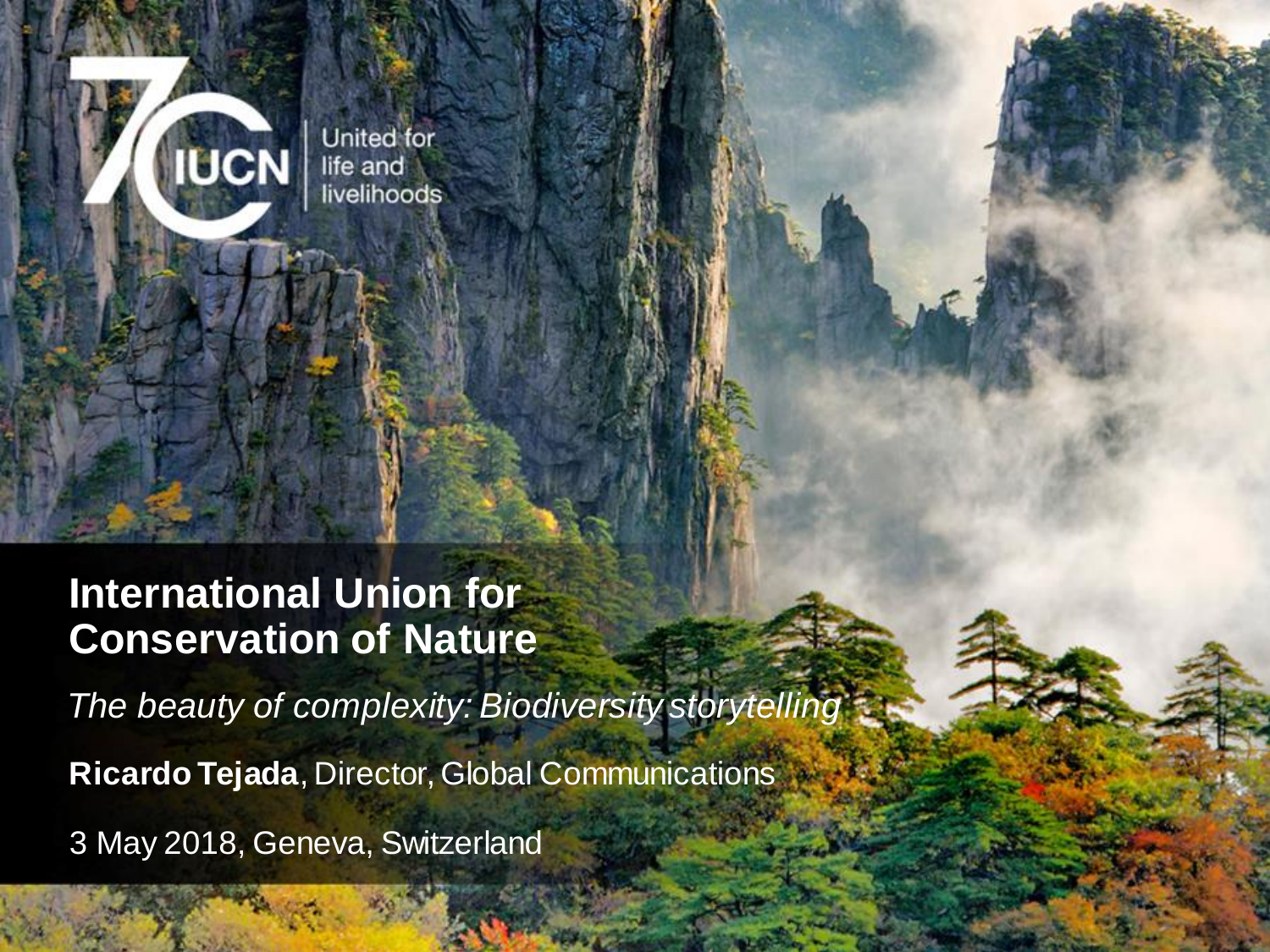**Myth:** *Environmental communications have been a failure.*

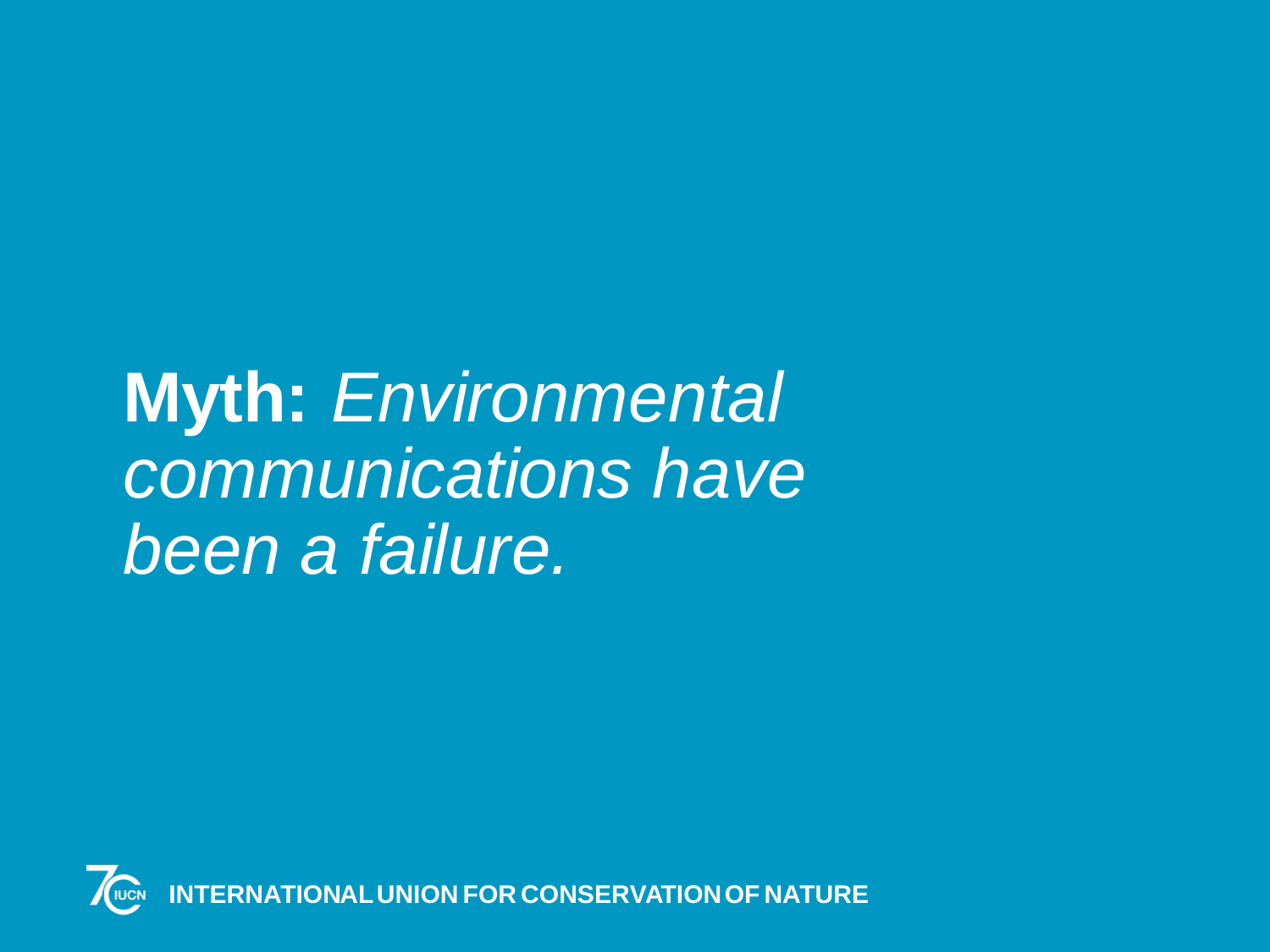## **Reality: There is an awareness/action gap**

## Society knows there is a problem…

…but the messages have not triggered action at scale.



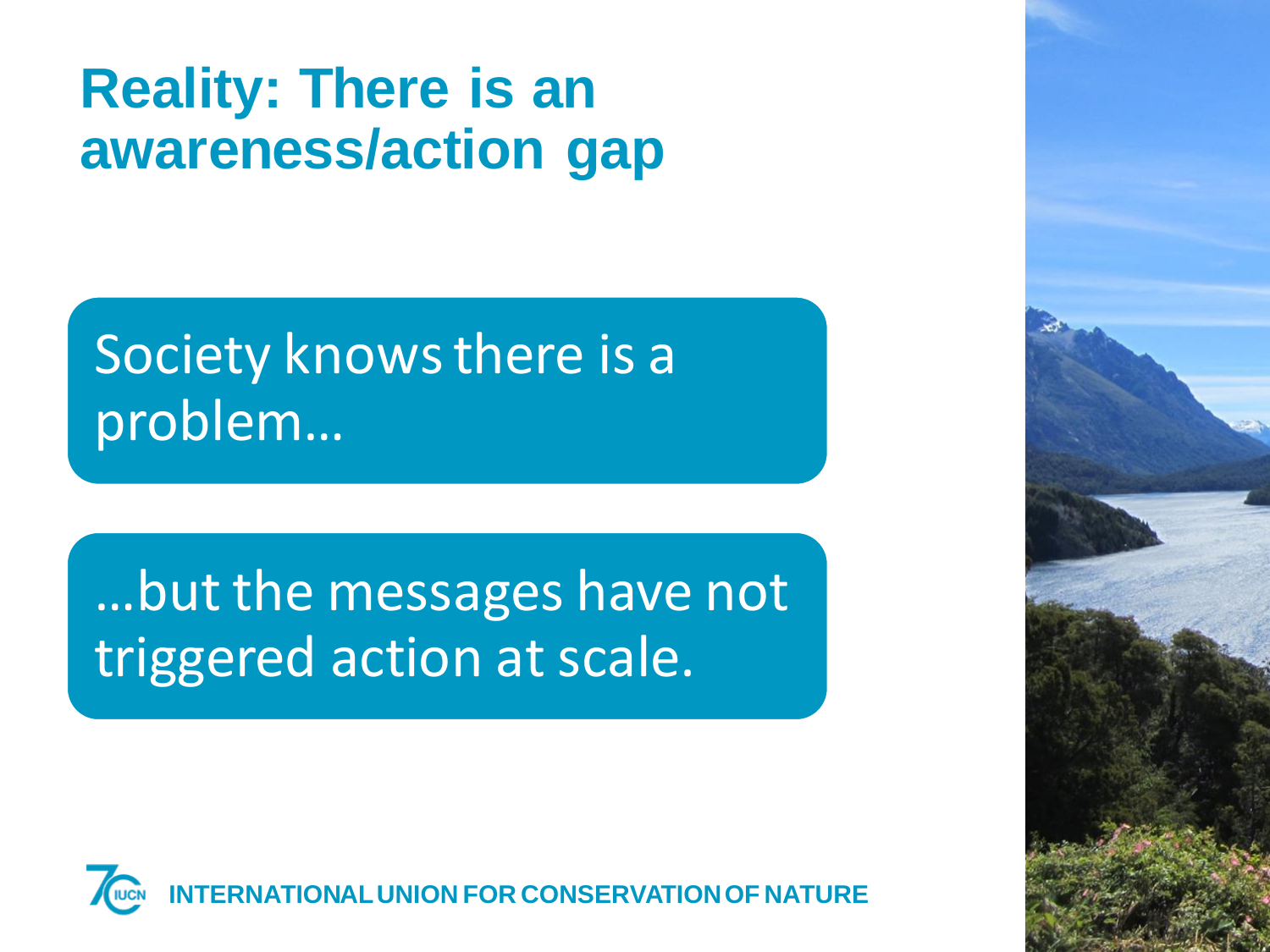## **So what triggers action?**

## Understanding the problem

## Connection to the problem

## **Hope**



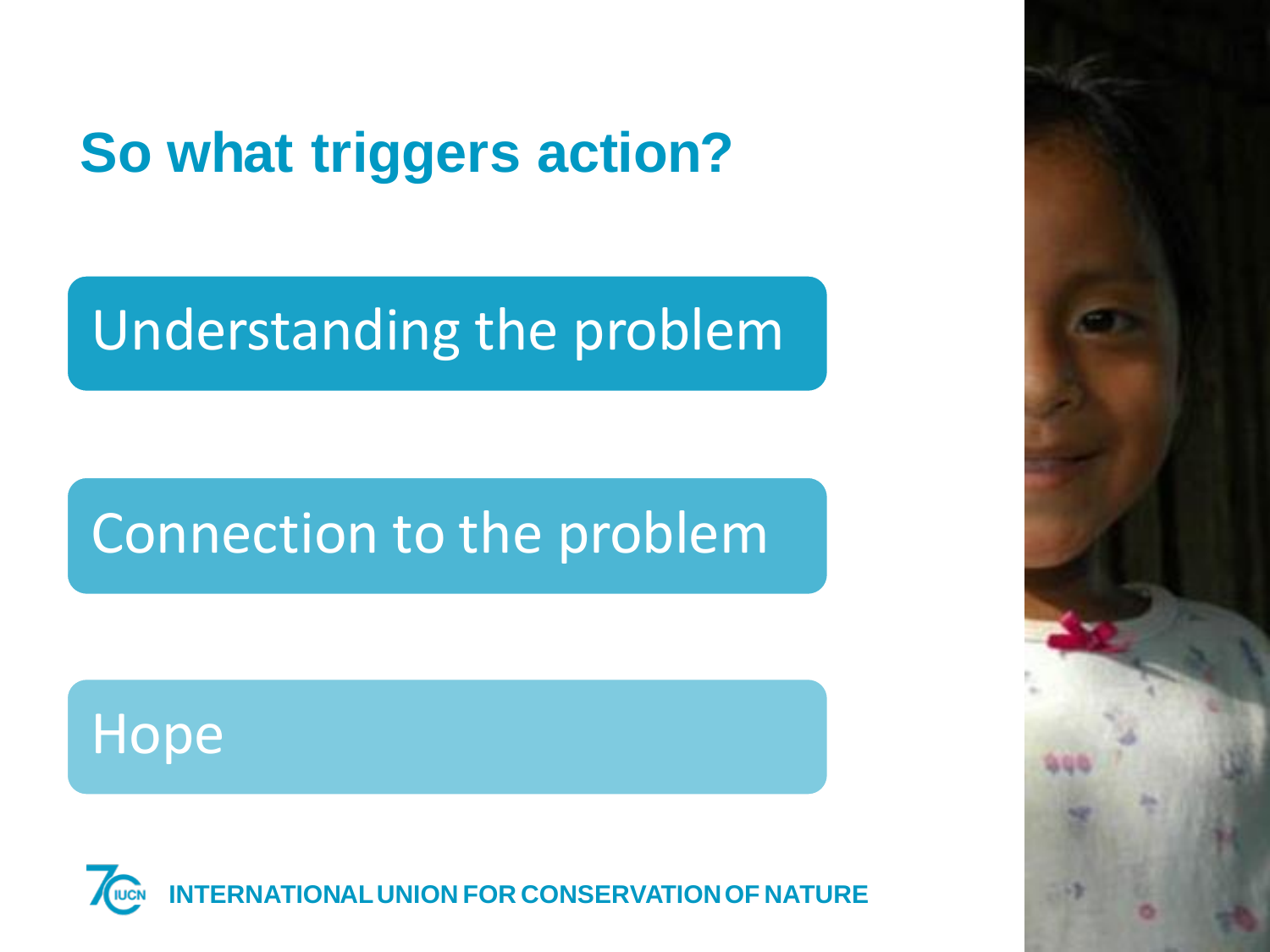# **Biodiversity: It's complicated**



**INTERNATIONAL UNION FOR CONSERVATION OF NATURE**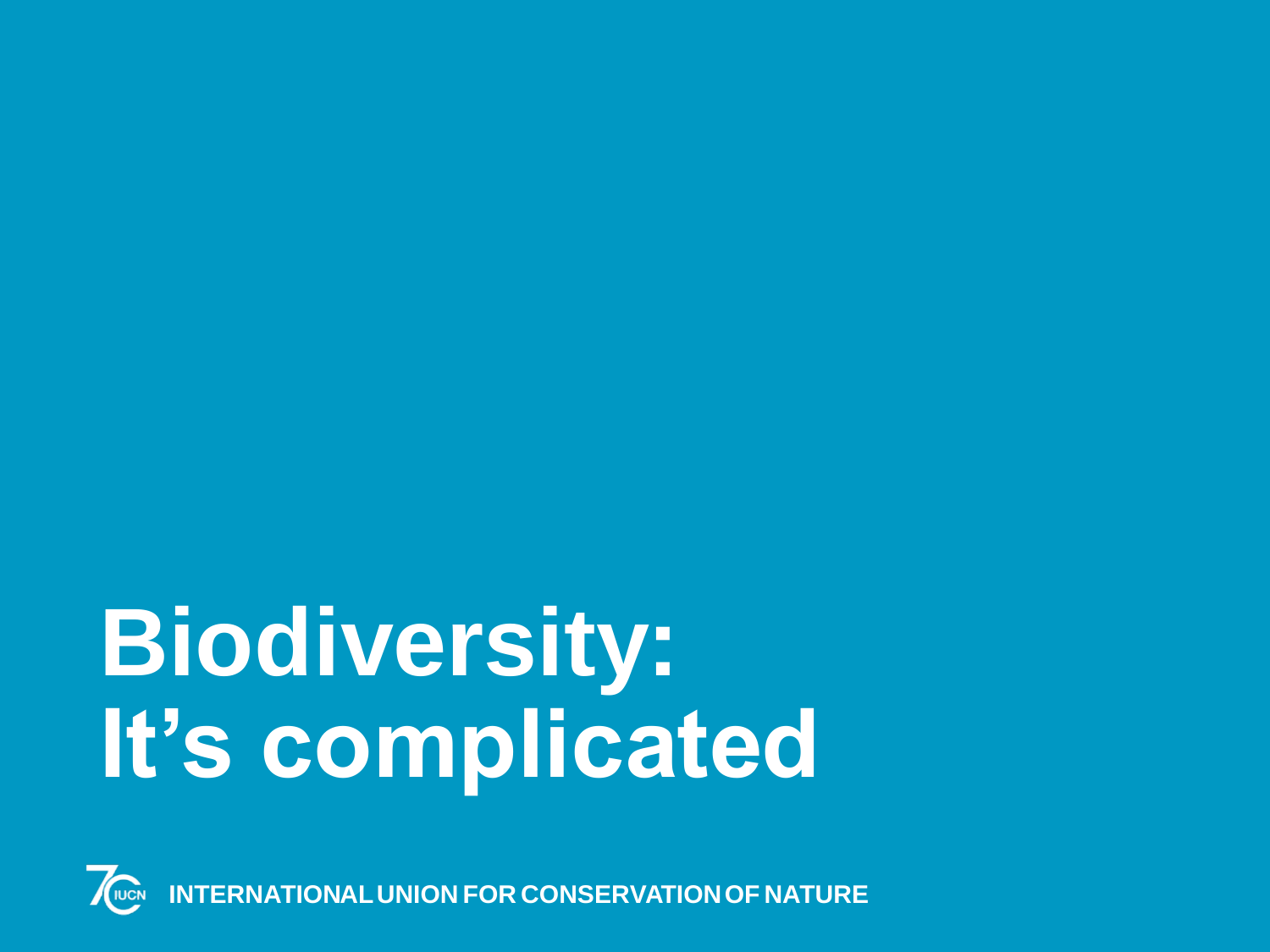## **No simple answers**

What does biodiversity do for me?

What is harming biodiversity and what does it have to do with me?

#### What can I do about it?



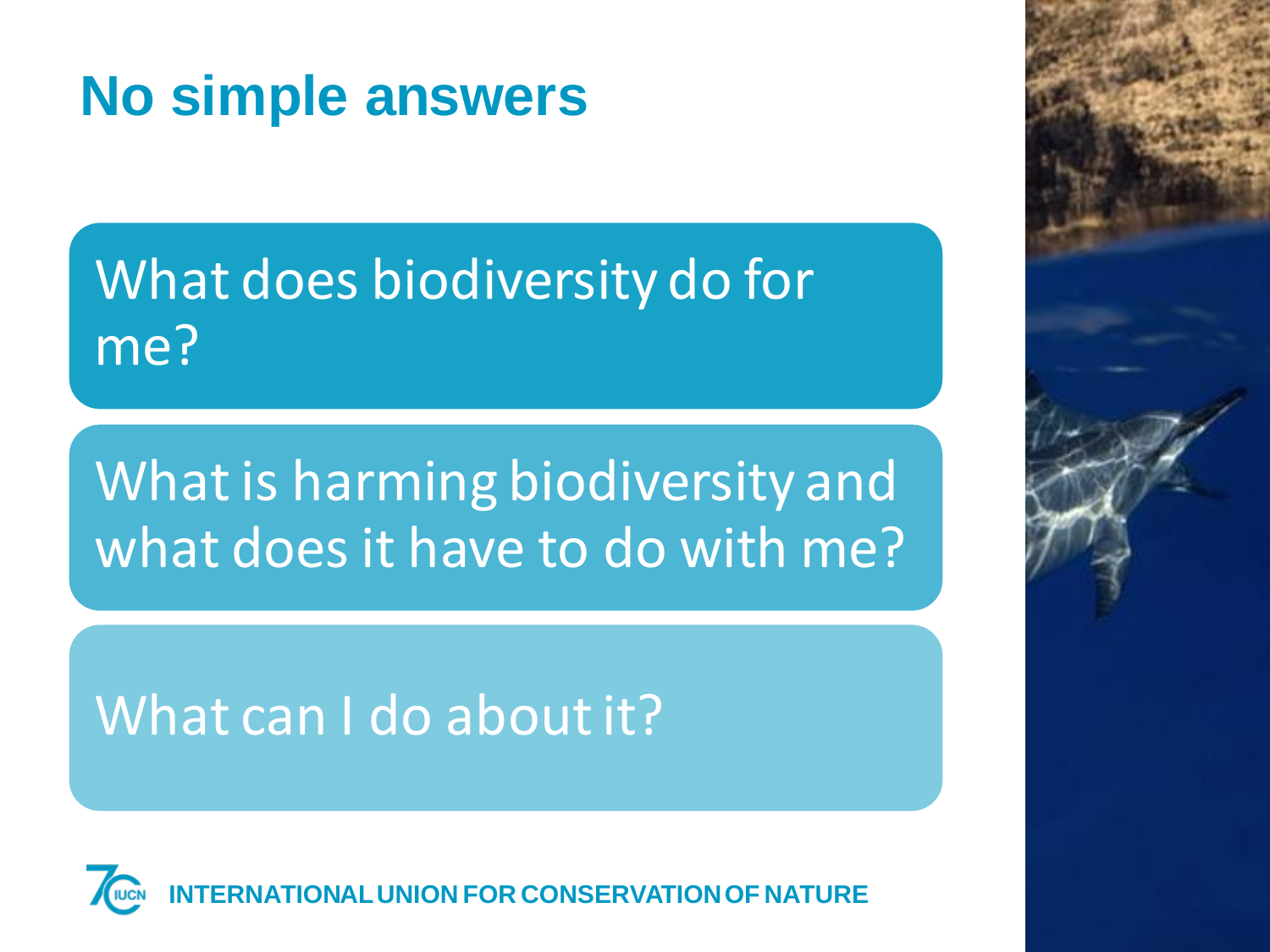### **Reframe the problem**

Audiences, not facts, determine what is relevant

Re-frame around audiences' problems, not biodiversity



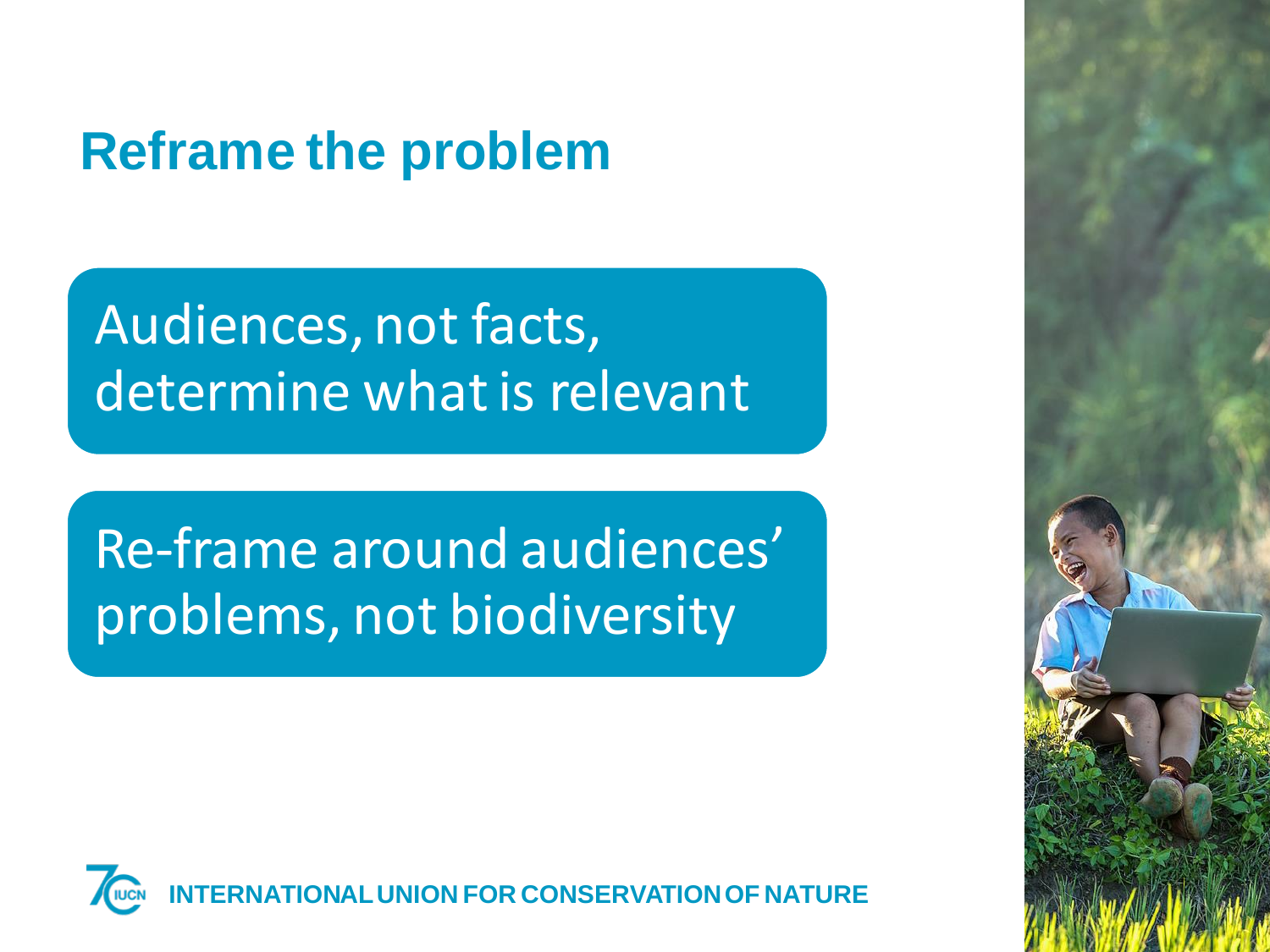## **What is the primary benefit?**





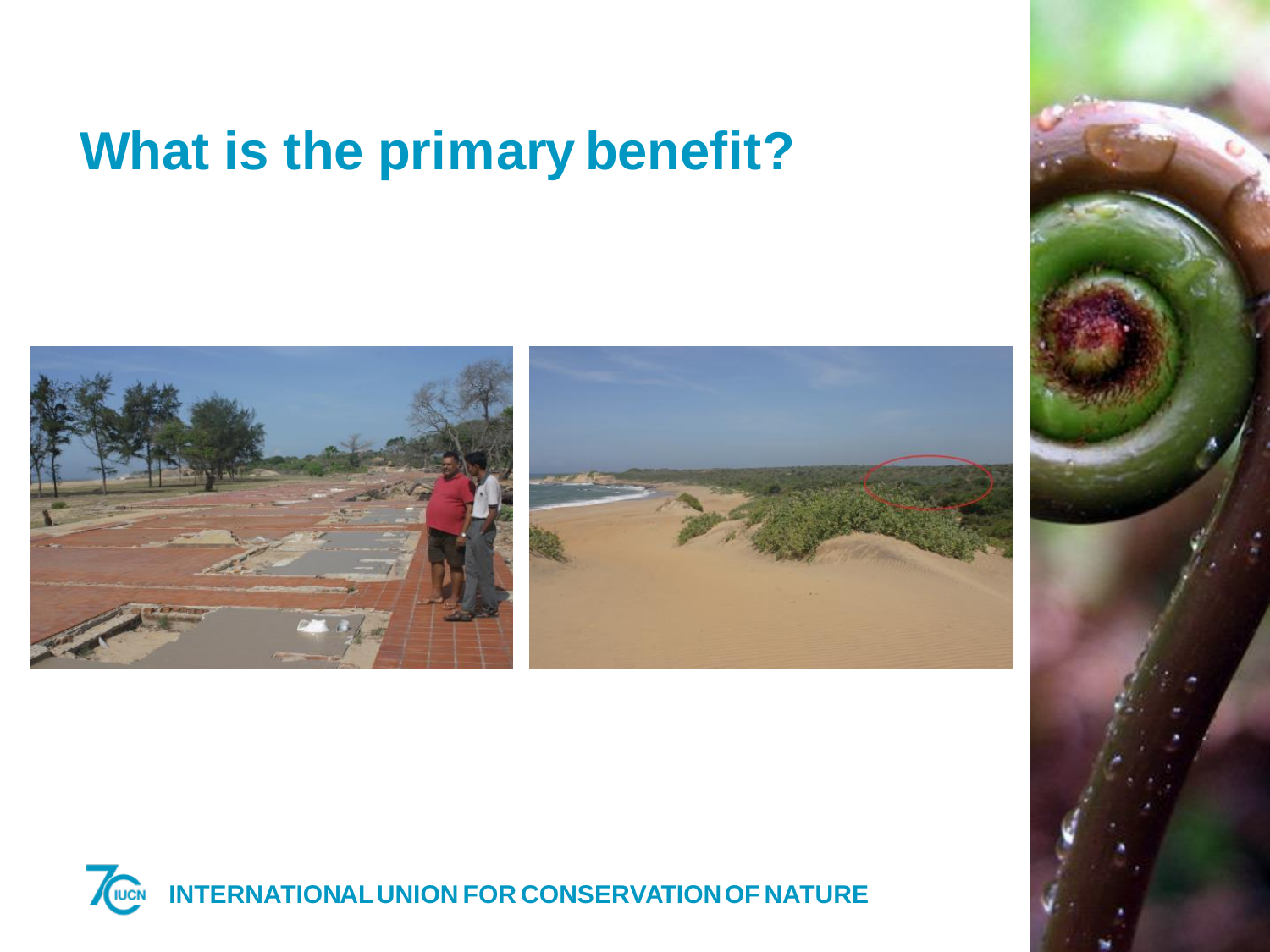## **How to drive motivation**

**Biodiversity is the co-benefit**

**Tap into existing values (then change them)**

**Make action relevant**

**Communicate the immediacy of the opportunity…**

**…and hope: "I can do that"**



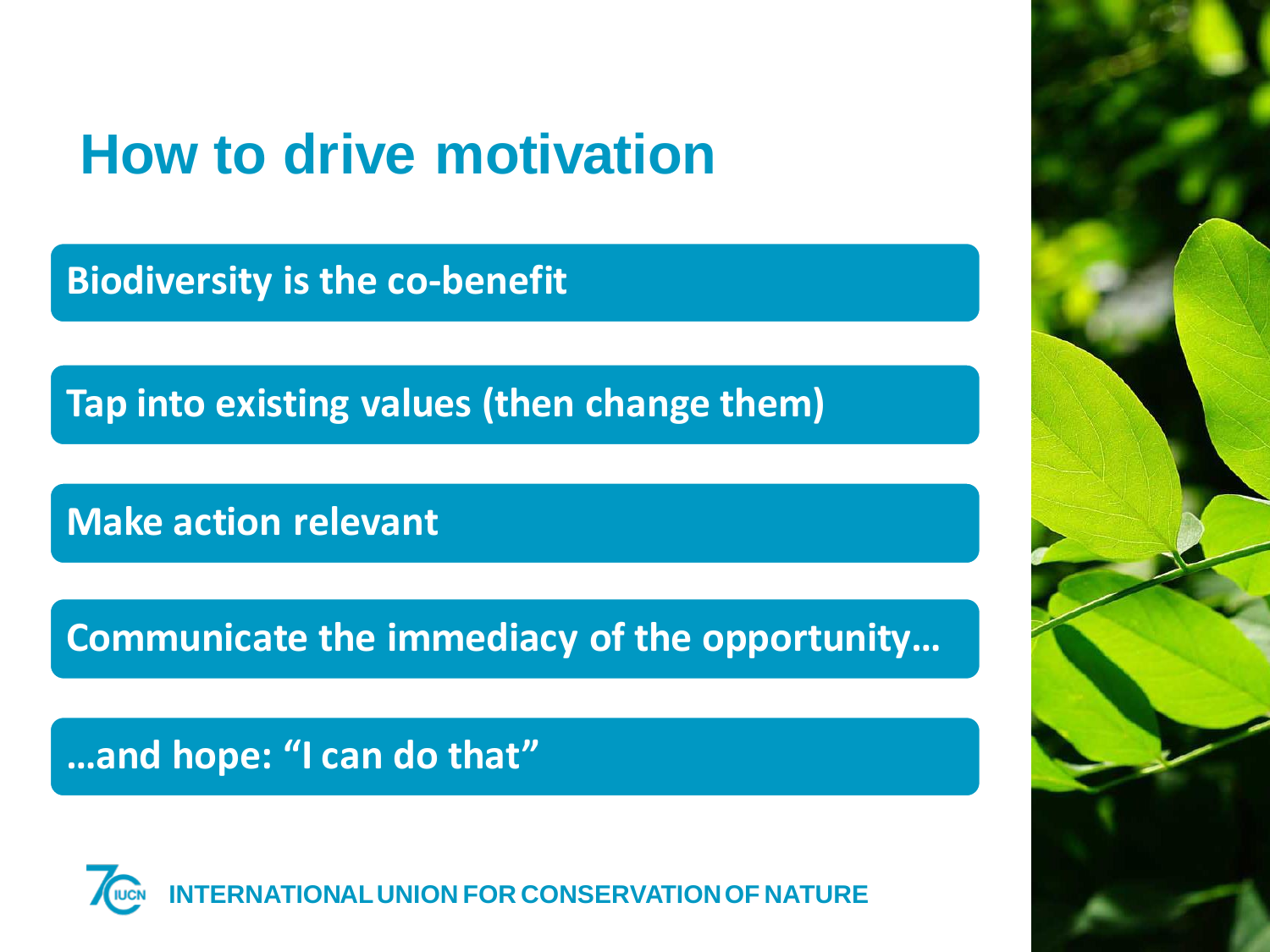## **So what does this mean for us?**

#### Accept the complexity and embrace it

#### Start with the needs of your audiences

#### Provide clear calls to action